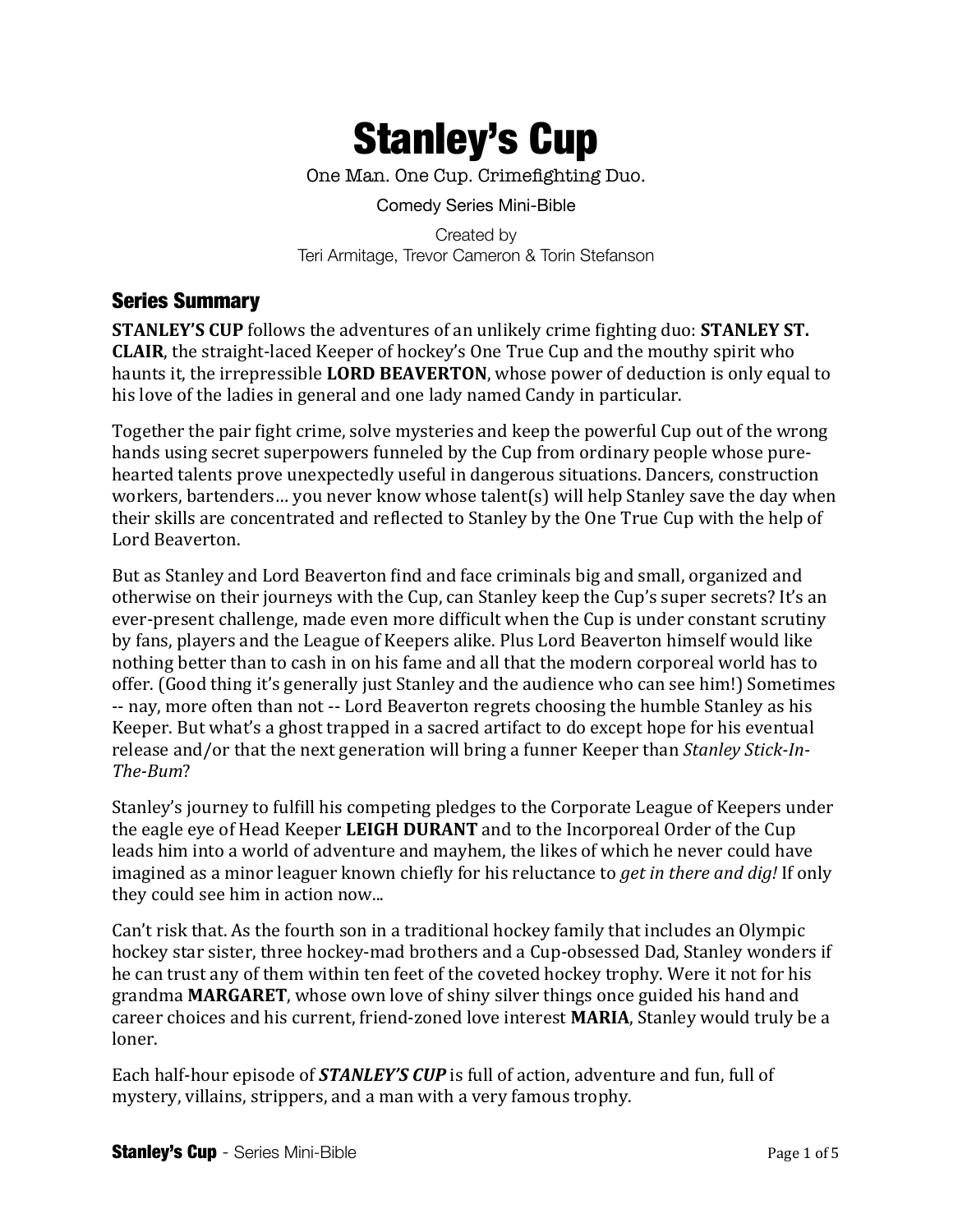# **Characters**

**STANLEY ST. CLAIR:** Fourth son in a hockey family of five, Stanley has always felt like a disappointment. Even his little sister is a bigger, tougher, faster hockey player. Which wouldn't be so bad if his dad SAM ST. CLAIR didn't offer favorite kid status to the first one who could win the Cup for him before he dies of cancer. *He doesn't even have cancer...*. Nevertheless Stanley's dad's challenge has succeeded in fomenting the kind of sibling rivalry that creates champions... and villains. When Stanley isn't looking over his shoulder for no-good-doers of every stripe he's looking over it for for members of his own family!

**LORD BEAVERTON:** Cursed to inhabit the Cup over 100 years ago now, Lord Beaverton, or *Beaves* as he lately prefers, has seen a lot of road with the Cup and even remembers some of it. The best parts, at least in his opinion, although the League of Keepers may not agree given its current state of political correctness... *Yech! Can't an incorporeal entity even have a little fun between realms?* Beaverton longs for the good old days and those parties with the Oil Kings and Marc Messier.... The current climate of control is almost enough to make a ghost like him want to resolve the curse and move on to whatever comes next. Almost but not quite yet... there's still the matter of Candy.

**The One True Cup**: The origins of the Cup remain shrouded in mystery, wrapped in enigma covered in secret sauce. Some say it is the holy grail itself. Others, that it was Lord Stanley's inspiration for the historic Cup he commanded in 1893. Was there really more than one Cup minted that historic day? Could it be the mysterious Cup marked 1893 discovered in the Rideau Hall kitchen? Today we know there are many Cups but there remains only One True Cup, under the protection of the Incorporeal Order of the Cup (I.O.O.C.) for its ability to tap into unseen realms. That Cup is Stanley's Cup.

**Stanley's Boss: LEIGH DURANT:** Stanley's hard-nosed boss Leigh Durant is a corporate crony with smooth hair and deadbolt abs over an MBA heart. It's not that Leigh *hates* Stanley personally, but it's her job to police the profile of the Cup in a saturated media environment and why is it that Stanley is the one always screwing things up?

**Stanley's Grandma: MARGARET ST. CLAIR:** Stanley's colorful tech enthusiast grandma is a (self-described) English-Ukrainian-Metis-Greek American-Jewish lady who loves and supports Stanley unconditionally, even when she's yelling at him to *get into those corners!* She's his moral compass and inspiration, who taught him everything he needed to know to be a good Keeper. How to get fingerprints off silver without wearing it out, and how to hold a newborn baby as you place him in the Cup. Grandma Mags is always on the hunt for a photo of Stanley, even if it's normally just his arm or leg or even his reflection. *Why do they always frame you out of the shot?* Margaret FaceTimes Stanley every time she finds one of these photos just to chat.

**Stanley's Love Interest: MARIA LATUQUE--** A self-confessed recovering *puck bunny*, Maria's job at the Great Hockey Hall is maybe not the smartest choice to avoid dating players but she does know literally everything about the sport, so where else can you employ her skills? Still Maria has a strict code - *no more hockey players - jamais plus!* Yes, Stanley has tried to convince Maria many times that he is NOT a player. The fact she may be the first person to not believe Stanley only makes him crush harder.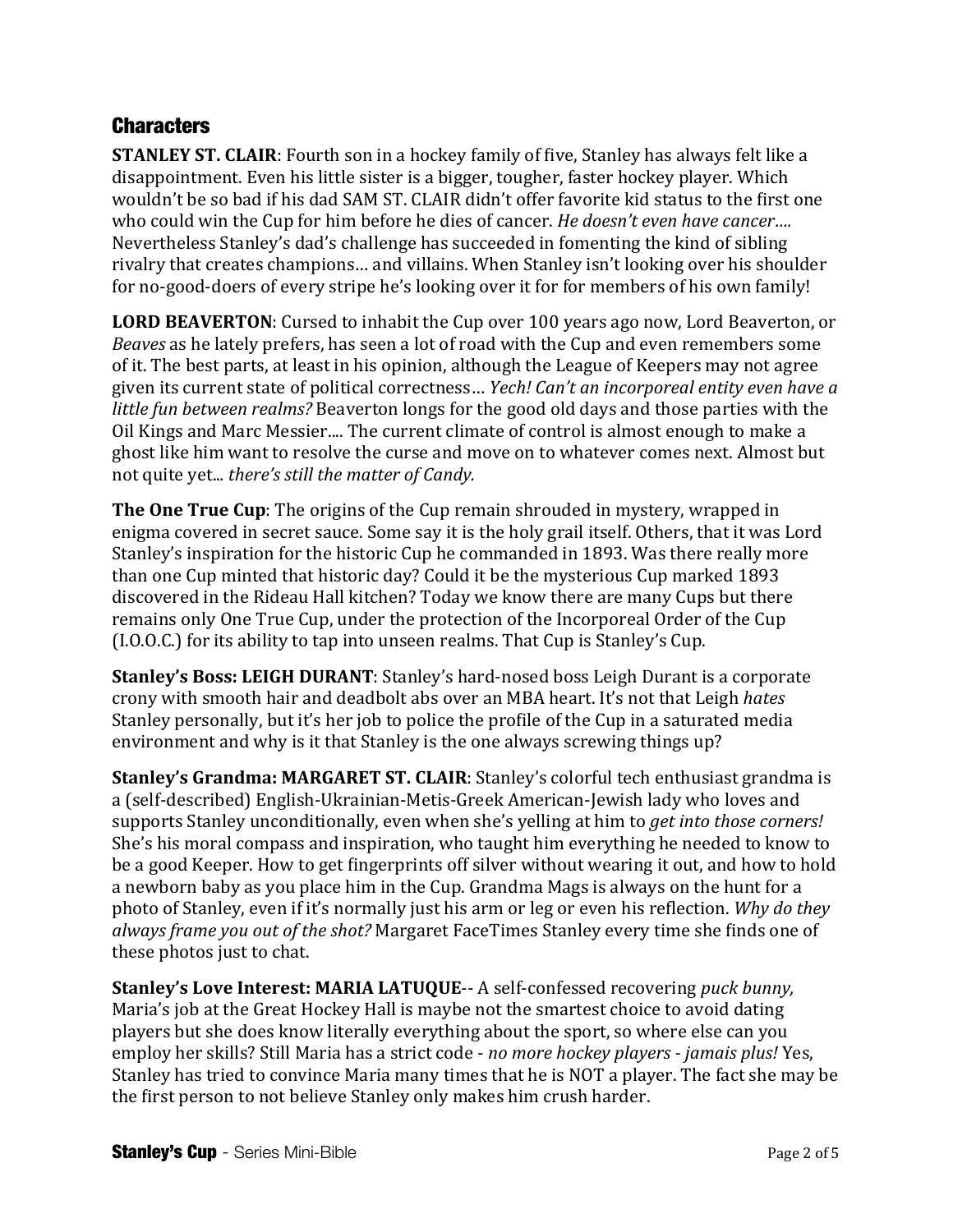Lord Beaverton's love interest: "CANDY"-- is a stripper, a waitress, and fourth year law student. Of all the strippers, burlesque dancers, and ankle showing aristocratic ladies; Candy could be the woman Lord Beaverton has fallen for.

**First season nemesis- TARO TSUJIMOTO**-- In "real" life this imaginary player for the Tokyo Katanas was a joke played by Punch Imlach on the hockey league during the 1974 draft. But in *STANLEY'S CUP*, Taro not only exists but so do the Tokyo Katanas and they are hell-bent on revenge for being made the butt end of what became one of hockey's biggest jokes. Taro is a hockey ninja who fights with a katana-like hockey stick.

**First season nemesis: MYSTERY MAN--** He knows more about the One True Cup than any human alive. He's in the shadows and uses manipulation to get a chance of taking the Cup and ruling the world.

# Episode Summaries

*Each* 22 minute episodes showcases Stanley and the Cup wrapping up one adventure already *in progress using a new superpower just in time for their next big official assignment - an* assignment that always leads to a new crime to be thwarted or mystery solved, hopefully *without screwing up his day job. A short wrap-up allows for fun moments of characterization.* 

### **Episode 1: PILOT**

Stanley and the Cup save Candy the exotic dancer from a deranged stalker by using superpowered crossword solving, flair bartending, and pole dancing to disarm the bad guy and bring him to justice. They then travel to City Hall. There they find someone has stolen a table full of crack and the signs point to the mayor. Stanley and the Cup solve the mystery and bring down the criminal bent on framing a mostly innocent mayor.

### **Episode 2: "Lord of the Rings"**

When a deliberate act of sabotage leaves them stranded on an island during the course of a fishing expedition, Stanley saves the day by powering the boat back to mainland in time to keep his next gig. But who is the mysterious ninja in the strange hockey jersey strange jersey with a katana logo and the name: **TSUJIMOTO**? Stanley will have to find out later, because his next assignment awaits -- a visit to the jeweler who mints the championship rings. Upon arrival Lord Beaverton discovers the latest batch has been replaced with counterfeits. Can Stanley find the real counterfeiter?

### **Episode 3 "When you wish upon a reality star"**

Stanley and the Cup fresh from a defusing a bomb and saving an orphanage in the teaser, are sent to be a special guest on a reality show called House Wars. It's a show about being the last, young beautiful person in a house. Lord Beaverton and Stanley find the allure of fame tempting, and Lord Beaverton finds the young women intoxicating, but they soon find there's a someone trying to murder their way to the finals.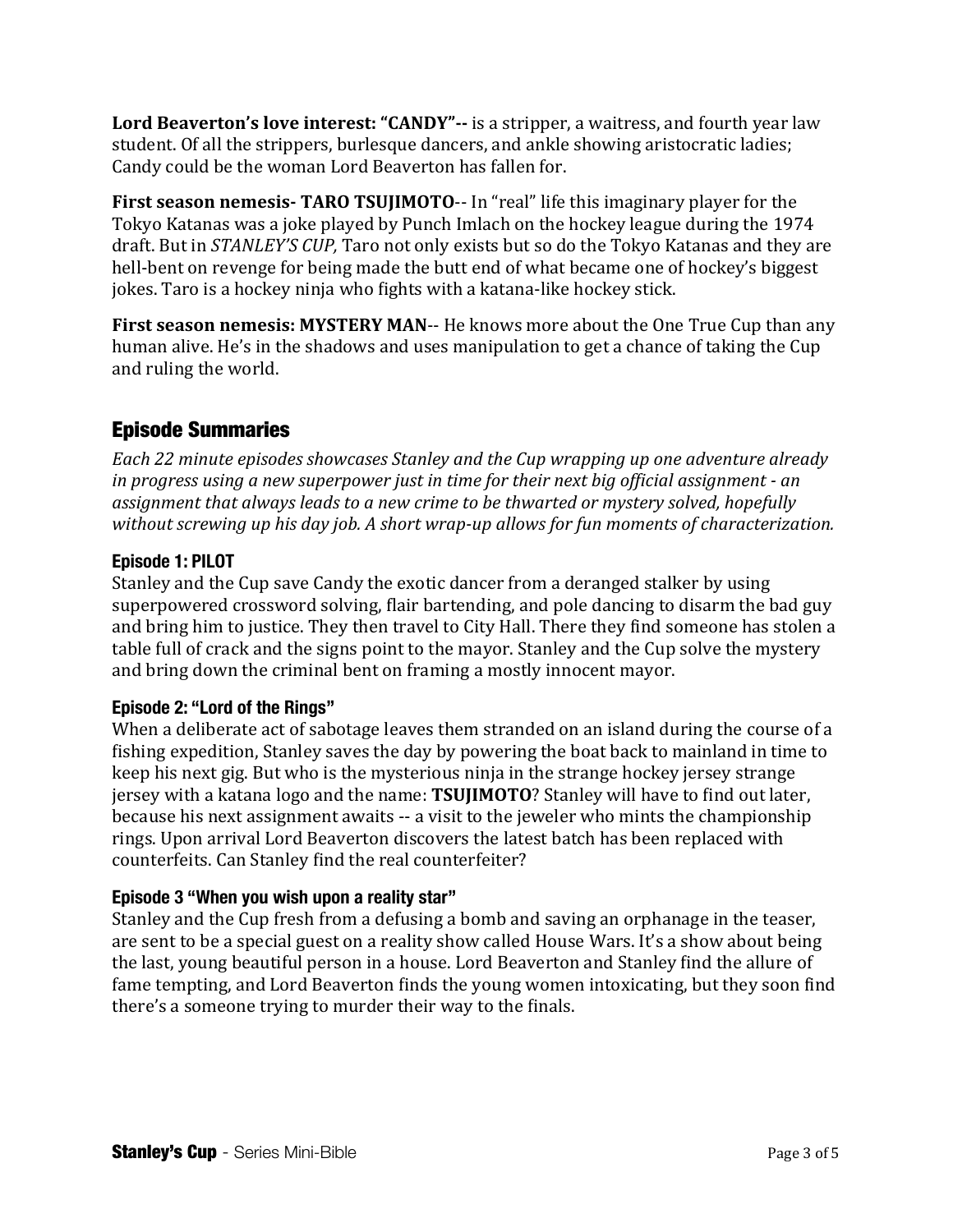#### **Episode 4: "The Sweater the Better"**

After foiling a gopher-rights terrorist plot at a high-profile golf tournament, Stanley returns just in time to get his latest assignment from Durant -- accompany the Cup to a fashion week benefit where models will be showing a number of hockey inspired outfits and draping themselves on both the Cup and the player who won it. Lord Beaverton is in heaven but when the show director discovers the theft of a very famous sweater, can Stanley suss out the thief in time?

#### **Episode 5: "Belieber"**

Lord Beaverton and Stanley go undercover, and bust a gang of corrupt cops in the teaser. After a successful mission they are rewarded with a backstage visit to a spoiled pop singer. Lord Beaverton and Stanley find out the kid is being blackmailed! Only Stanley and the Cup can find the blackmailer and save the concert! Lord Beaverton gets the brat's song stuck in his head.

#### **Episode 6: "Real Cards"**

When the hockey ninja shows up with backup during a hockey card auction Stanley saves the precious card in question but his efforts to capture the criminals is foiled by the clock. Onto his next assignment: a women's hockey banquet. Lord Beaverton has been complaining bitterly about this gig, *why don't they play in gowns anymore?* so when his Cup goes unexpectedly silent, Stanley knows something is wrong. Who has stolen the One True Cup and replaced it with a dumb counterfeit? Was it a particularly disgruntled Olympian? Or the mystery man? Or Tsujimoto and the Tokyo Katanas?

# Style Guide

A single camera show, each half-hour episode of **STANLEY'S CUP** is full of action, adventure and fun playing in the realms of superhero and crime-fighting genres applied to the world of hockey and sports fandom as well as popular culture by way of the lives of ordinary people. Our colors are of course the colours of Canada and the colours of hockey: red, white and blue.

Our casting dream would be to have a real current or former sports star(s) play in every episode, offered up with our twist that validates the skills and talents of the fans who power the Cup and Stanley.

We would also love to run a national contest for fans to submit their picture and their superpower for a chance to win a spot in an episode as a featured extra who gets their power transferred to Stanley by the Cup. This could serve as a great marketing tie-in and could potentially include other prizes like a set visit, dinner with the creators and cast, passes to the Hockey Hall of Fame, a CBC Comedy Coup Stanley's Cup hockey sweater and other similar prizes.